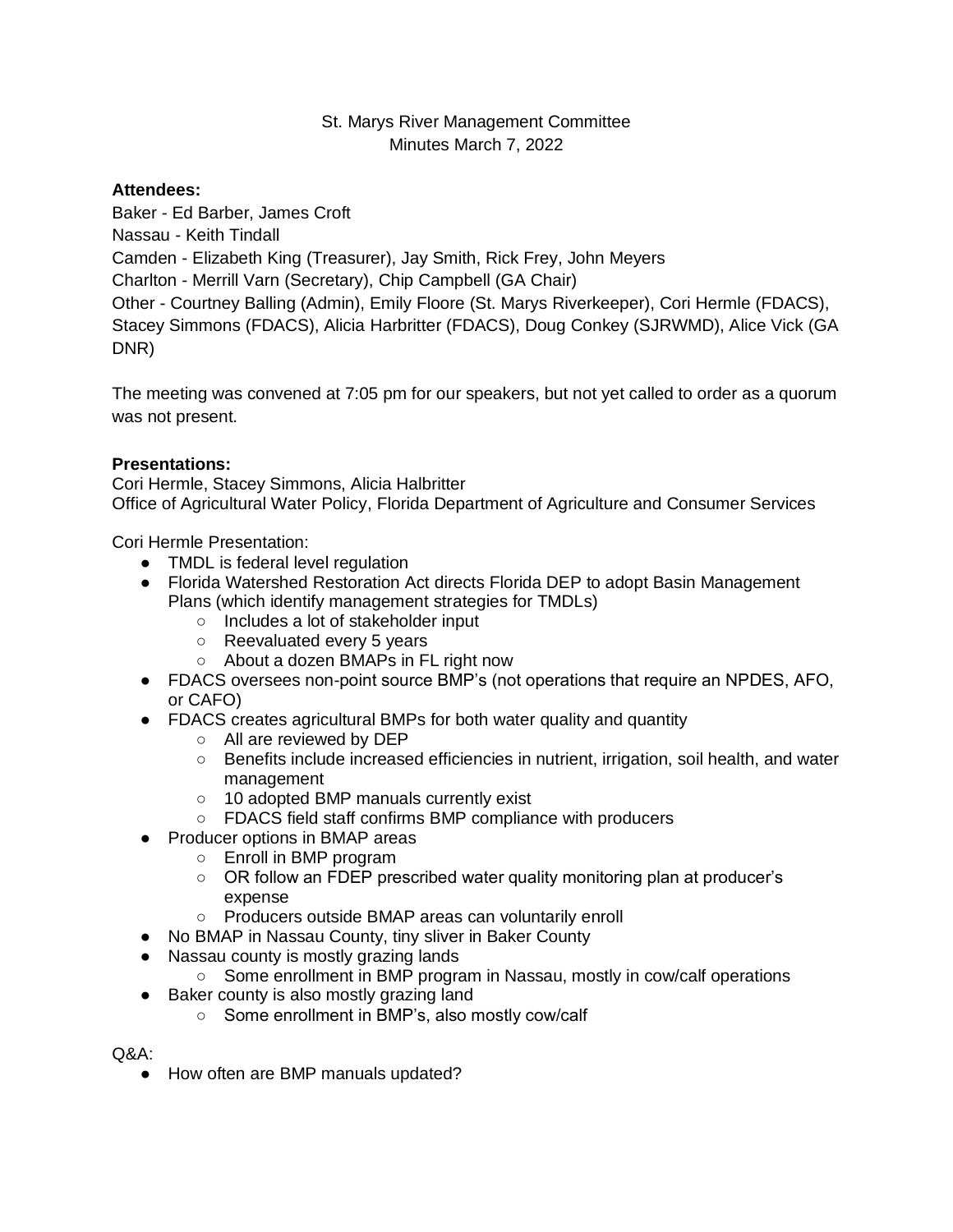- Mostly when trends or research changes. Used to be about 2-6 years, but now it's a dedicated every five years (or sooner if things change)
- How often are BMP's verified on farms?
	- Used to put producers in a ranking tier based on size, location, and production practices
	- After SB-712, they have to visit everyone every 2 years
- What is the state of aquaculture in the watershed (Florida side)?
	- Most are hybrid nursery/fish operations where water from fish ponds/tanks is used as fertilizer for hydroponic crops
	- Most ponds have liners, not clay lined
	- Ed Barber commented that Bright Farms in Rochelle IL had a multi-state recall of greens contaminated with *E. coli* from improperly processed reclaimed water. Cori answered that Florida's regulations for reclaimed water use on ag commodities was very strict
- Do golf courses come under agriculture?
	- No. They're covered under DEP by request of preference, as well as because they can use recently reclaimed water for irrigation. There's considerably more treatment and recordkeeping required when using reclaimed water on an ag commodity, it must be potable.

Stacey Simmons Presentation:

- Ag BMP's are for improving water quality while not sacrificing ag productivity
- Benefits of BMP program to farmers
	- Decreased impact to natural resources
	- Technical assistance
	- Presumption of compliance with water quality standards
	- Releases you from fines for damage for pollutants
	- Eligible for cost share
- Notice of Intent to implement BMPs (NOI)
	- Required to be included in BMP program
	- OAWP works with landowners to create them
	- NOI requires details about the farm, BMP's to be implemented, schedule for BMP implementation
		- Identifying landowner (or user) can be a challenge
- After BMP enrollment
	- Producers must implement and maintain BMPs
	- Producers are eligible for technical assistance and cost share funding
	- Record keeping is an important part of BMPs
- Senate Bill 712
	- FDACS must do site visits every two years
		- Must to check on BMPs and review all records
		- Records related to nutrient application must be retained by OAWP
- Available BMP funds for producers
	- State and federal cost share programs
		- BMAP areas are prioritized
- Q&A (with Stacey and Alicia):
	- What is a karst landscape and how does it affect BMP's?
		- These are areas underlain by limestone which is soluble in groundwater. As the limestone dissolves, Swiss cheese-like pockets remain. The area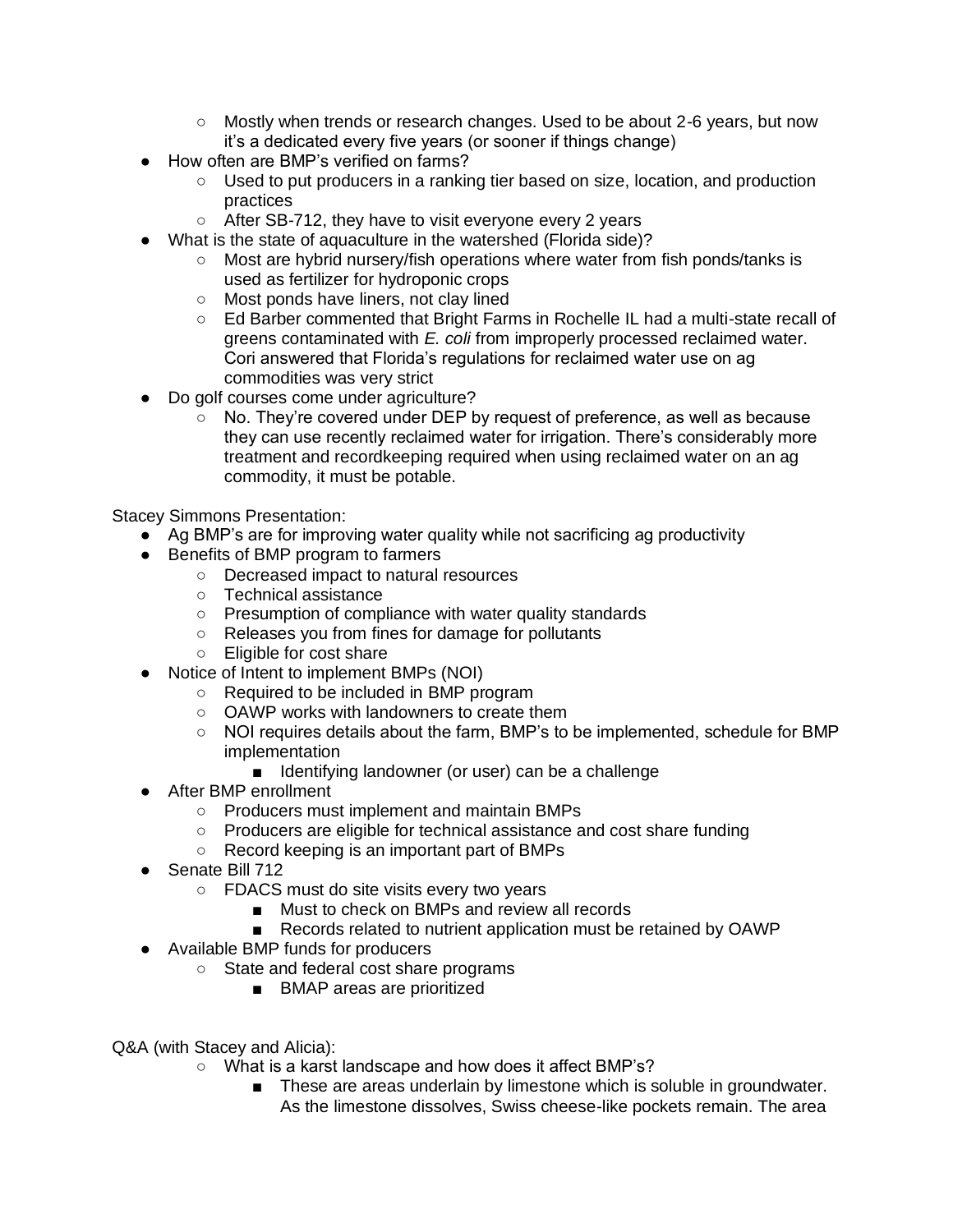tends to have sinkholes, caves, and underground streams. Karst topography is common in the central part of Florida from the Orlando area up through Tallahassee. Sludge spread on karst overburden seeps into groundwater and often contaminates the aquifer. Sludge has been transported to Baker County for disposal. Because of the skewed N/K ratio remediation is now required.

- How much BMP compliance is in Baker County? What type of BMPs are commonly used?
	- A little over 2200 parcels are greenbelted in the county. About 70% timber, 15% livestock, 15% pasture or hay (from the most updated aerial imagery). Maybe 10 working livestock operations are within 500ft of the river.
- How much poultry is in Baker now?
	- Alicia isn't aware of any full-time operation
- How about dairies?
	- Absolutely no dairies in Baker or Nassau County
- Alicia noted that ag patterns have changed a lot in the past five years with Tyson leaving the area. If GEPD is using 2017 data as a filter for ag land along river then it is not accurate. Ag now mostly hay/grazing. Current data being collected now but may not be available until late 2023 or early 2024. Emily added that the last triennial review was in 2019, and they were likely using 2017 data.

The meeting was called to order at 8:26. The March agenda was approved by the committee, as well as the February minutes. The treasurer reported that the account held a balance of \$7904.43 following fees paid by Charlton & Baker County (\$700 each, \$1400 total).

### **Old Business**

### **Land Use (including public access)**

- o Baker County boat ramp, Shoals Park
	- $\circ$  Phase 1 funding was \$394,130. Bids were made, but all proposals were well over budget. Staff is working with state to reduce cost
	- $\circ$  Phase 2 funding is \$36,214 for bathrooms and lighting
- o Camden County, Blue Bridge access
	- o On hold until space port is finished
- o Charlton County Traders Hill Park renovations, Camp Pinckney land
	- o Work at Traders Hill Park started on schedule
	- o No update on Camp Pinckney land acquisition

### **Water Quality**

- o Temple/Horsepen/Mallet Creek 319 (Phase 3)
	- o An additional five tanks have been completed for a total of 14
	- $\circ$  Contractor is now catching up with other business and will return in a few months
- o NPDES permits
	- o Nothing in GA
- o Spanish Creek (Clay Branch project)
	- $\circ$  Courtney and Merrill are writing grant. Meeting on March 9. Grant application due April 30th
- o Management Plan Actions
	- o Septic Think Tank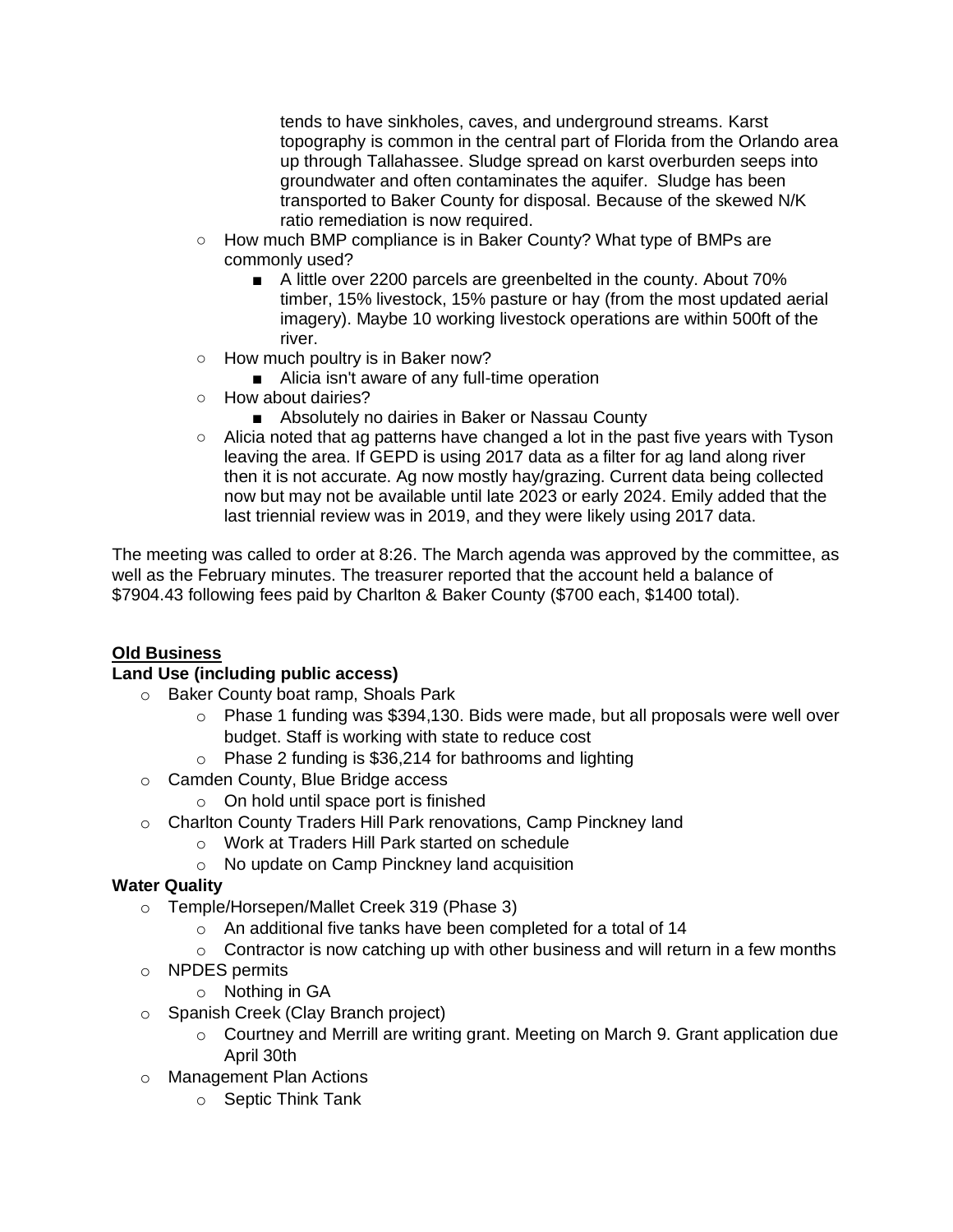▪ Septic think tank spreadsheet sent to four county health departments. Charlton Co DPH said they were only enforcing 50ft setbacks instead of 100ft because DPH can't enforce from a comp plan. It must be an ordinance. Confirmed with EPD and with Carl Vinson Center lawyers

# **Water Quantity**

- o Four County Stormwater Management
	- o Camden Resiliency Plan (River Flooding)
		- Jay will reach out to Chuck to see when they start meeting
	- o Nassau County Stormwater Management Plan revision passed with minor revision which is expected to be made by May or June
	- o Charlton County still awaiting topo layer from UGA
- o Georgia Water Councils
	- o Coastal Georgia Regional Water Council
		- Met Feb 24 and will meet quarterly. End of year goal is to rethink visions for water usage. They want to explicitly address climate change. Also want to include education and outreach about goals.
	- o Suwanee Satilla Regional Water Council
		- March 9. Merrill will try to attend after Homeland grant meeting.

# **Regulation/Comp Plans**

- o Nassau County No Wake Zone applications
	- o Has cleared facilities, currently being rechecked by Amy Bell and then being sent back to legal
- o Charlton County 100ft overlay
	- o No update

# **Administrative**

- o Migration of Files to Cloud Storage access
	- o Need limited public access and full committee access to Google Drive. Need approval from Ben Casey before starting this process though.
- o Annual Report
	- o Presented to Baker County in February. On Nassau County agenda for March 16

# **County Participation and Annual Contribution**

- o Procedures for soliciting new members
	- $\circ$  Nassau County needs two at large members. Amy Bell has it on the agenda for the 16th to be approved and posted on their website
- o Annual dues notifications
	- o Elizabeth sent them out last month and two counties responded already (Charlton & Baker). Still need fees from Nassau & Camden
	- $\circ$  Nassau County hired Chris Lacambra as the new Director of Management and Budget and we may want to send the invoice to him directly. He suggested contacting Sabrina Robertson, the Public Information Officer for Nassau County.

# **New Business**

- o Co-chair signatures
	- o Still need Danny Norton's signature
- o Letters of support for Homeland 319 grant application